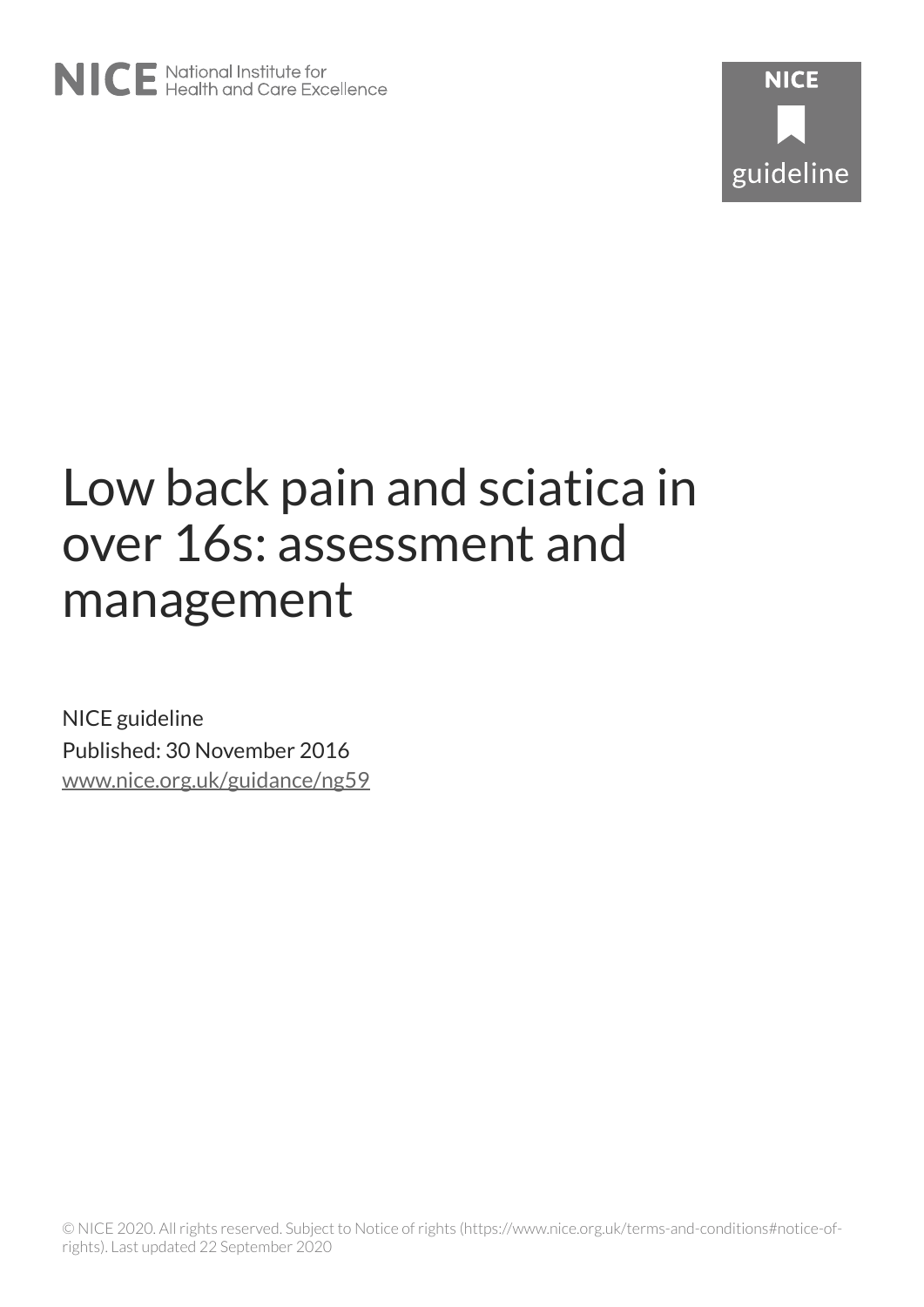# Your responsibility

The recommendations in this guideline represent the view of NICE, arrived at after careful consideration of the evidence available. When exercising their judgement, professionals and practitioners are expected to take this guideline fully into account, alongside the individual needs, preferences and values of their patients or the people using their service. It is not mandatory to apply the recommendations, and the guideline does not override the responsibility to make decisions appropriate to the circumstances of the individual, in consultation with them and their families and carers or guardian.

Local commissioners and providers of healthcare have a responsibility to enable the guideline to be applied when individual professionals and people using services wish to use it. They should do so in the context of local and national priorities for funding and developing services, and in light of their duties to have due regard to the need to eliminate unlawful discrimination, to advance equality of opportunity and to reduce health inequalities. Nothing in this guideline should be interpreted in a way that would be inconsistent with complying with those duties.

Commissioners and providers have a responsibility to promote an environmentally sustainable health and care system and should [assess and reduce the environmental impact of implementing](https://www.nice.org.uk/about/who-we-are/sustainability)  [NICE recommendations](https://www.nice.org.uk/about/who-we-are/sustainability) wherever possible.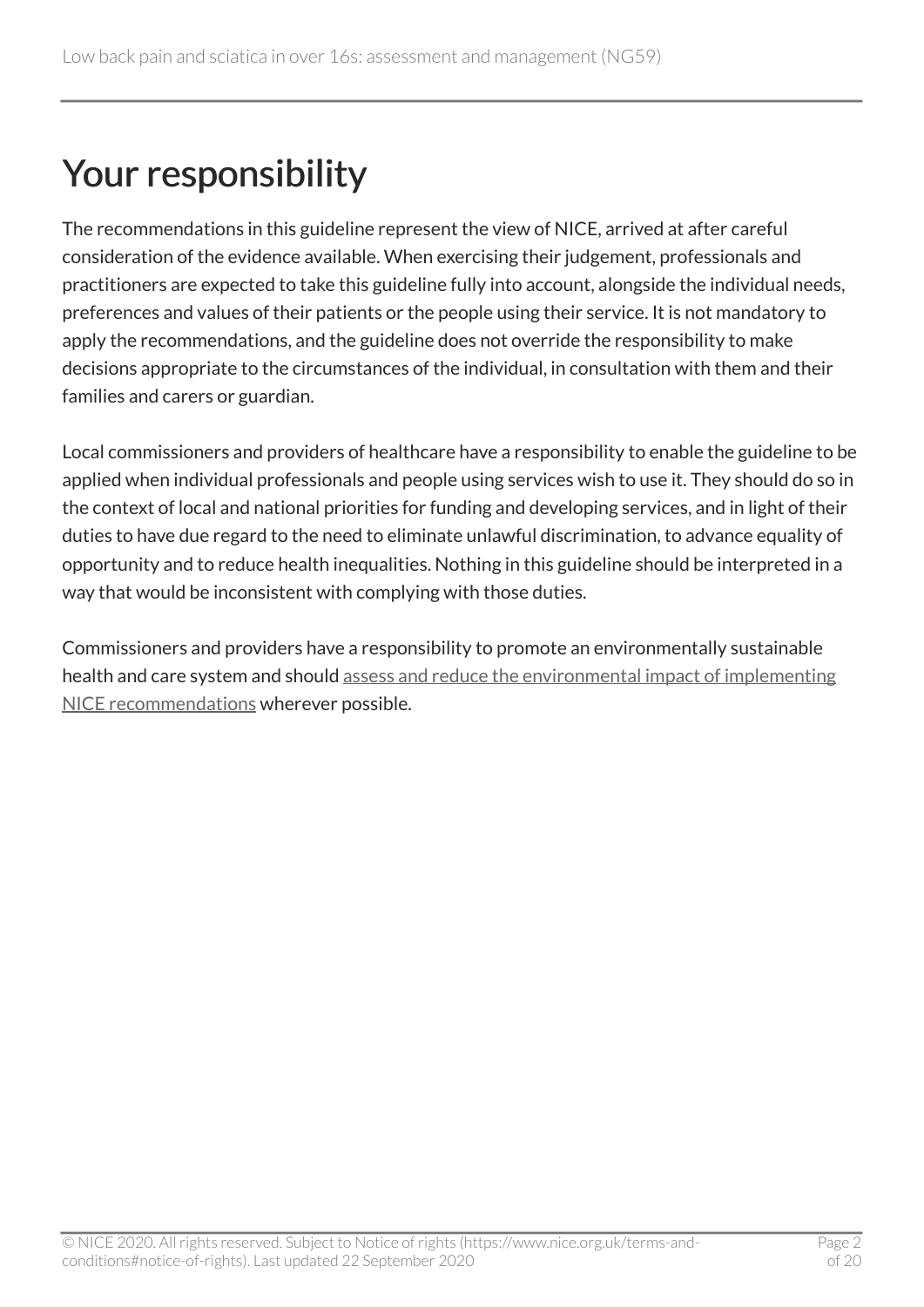# **Contents**

| $\overline{4}$ |
|----------------|
| $\overline{4}$ |
| 5              |
| 5              |
|                |
| 10             |
| 12             |
| 13             |
| 13             |
| 15             |
| 15             |
| 18             |
|                |
|                |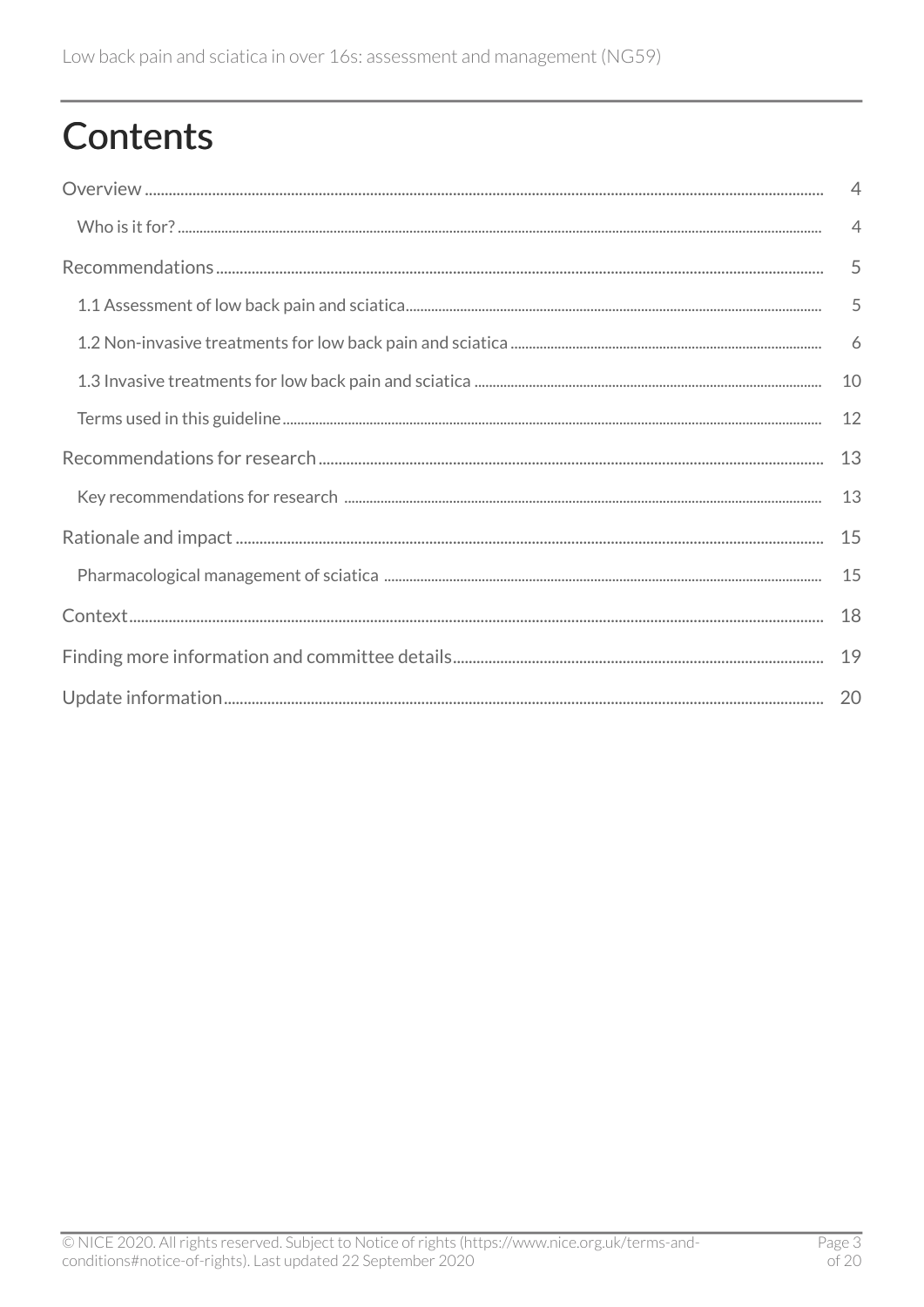This guideline replaces CG88.

This guideline is the basis of QS155.

# <span id="page-3-0"></span>**Overview**

This guideline covers assessing and managing low back pain and sciatica in people aged 16 and over. It outlines physical, psychological, pharmacological and surgical treatments to help people manage their low back pain and sciatica in their daily life. The guideline aims to improve people's quality of life by promoting the most effective forms of care for low back pain and sciatica.

The recommendations in this guideline were developed before the COVID-19 pandemic.

For advice on neuropathic pain not related to sciatica, see the [NICE guideline on neuropathic pain](https://www.nice.org.uk/guidance/cg173) [in adults](https://www.nice.org.uk/guidance/cg173).

## <span id="page-3-1"></span>Who is it for?

- Healthcare professionals
- Commissioners and providers of healthcare
- People with low back pain or sciatica, and their families and carers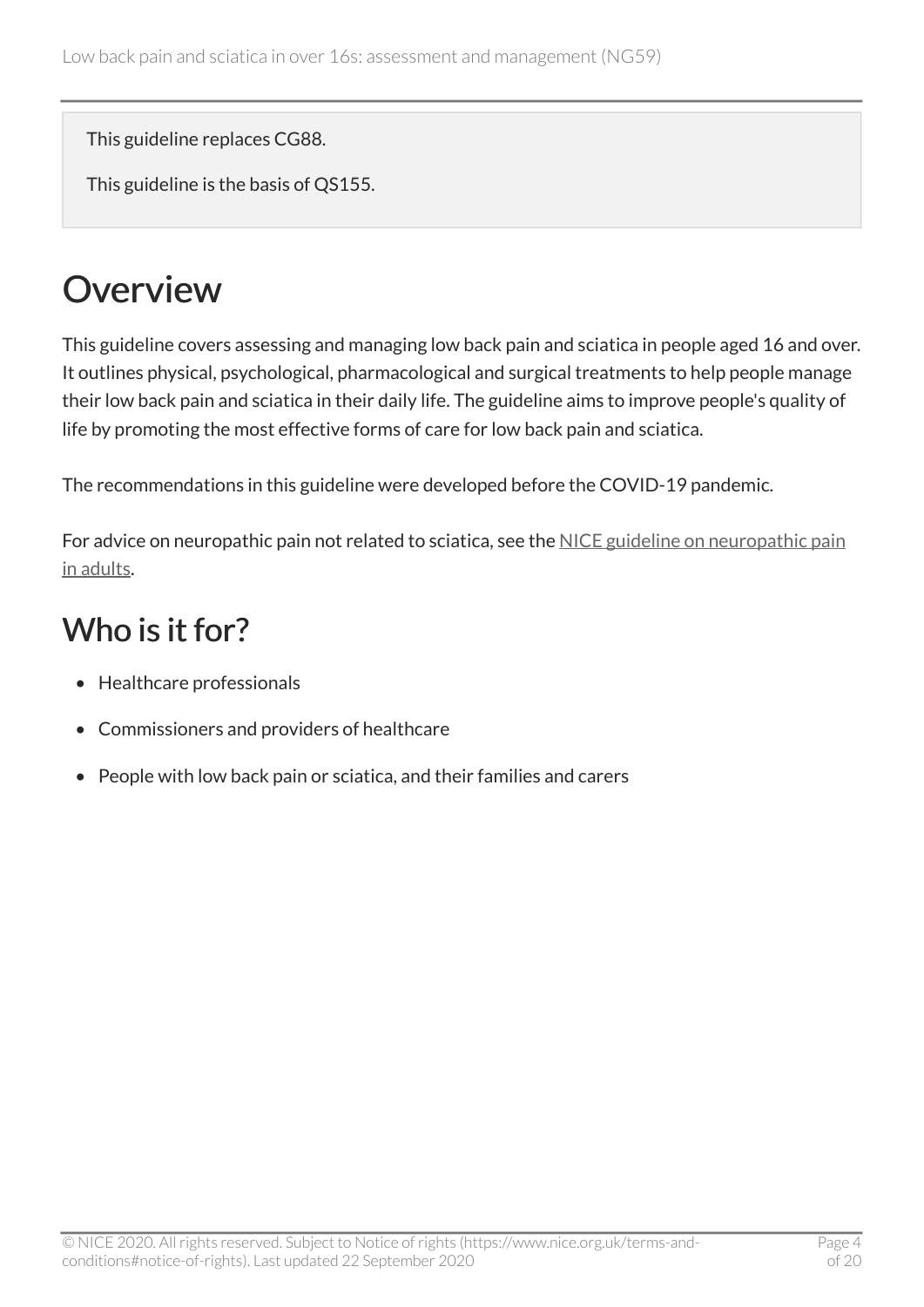# <span id="page-4-0"></span>Recommendations

People have the right to be involved in discussions and make informed decisions about their care, as described in [NICE's information on making decisions about your care](http://www.nice.org.uk/about/nice-communities/public-involvement/your-care).

[Making decisions using NICE guidelines](http://www.nice.org.uk/about/what-we-do/our-programmes/nice-guidance/nice-guidelines/using-NICE-guidelines-to-make-decisions) explains how we use words to show the strength (or certainty) of our recommendations, and has information about prescribing medicines (including off-label use), professional guidelines, standards and laws (including on consent and mental capacity), and safeguarding.

# <span id="page-4-1"></span>1.1 Assessment of low back pain and sciatica

## Alternative diagnoses

- 1.1.1 Think about alternative diagnoses when examining or reviewing people with low back pain, particularly if they develop new or changed symptoms. Exclude specific causes of low back pain, for example, cancer, infection, trauma or inflammatory disease such as spondyloarthritis. If serious underlying pathology is suspected, refer to relevant NICE guidance on:
	- [metastatic spinal cord compression in adults](https://www.nice.org.uk/guidance/cg75)
	- [spinal injury](https://www.nice.org.uk/guidance/ng41)
	- spondyloarthritis in over 16s
	- [suspected cancer](https://www.nice.org.uk/guidance/ng12). [2016]

### Risk assessment and risk stratification tools

- 1.1.2 Consider using risk stratification (for example, the STarT Back risk assessment tool) at first point of contact with a healthcare professional for each new episode of low back pain with or without sciatica to inform shared decisionmaking about stratified management. [2016]
- 1.1.3 Based on risk stratification, consider: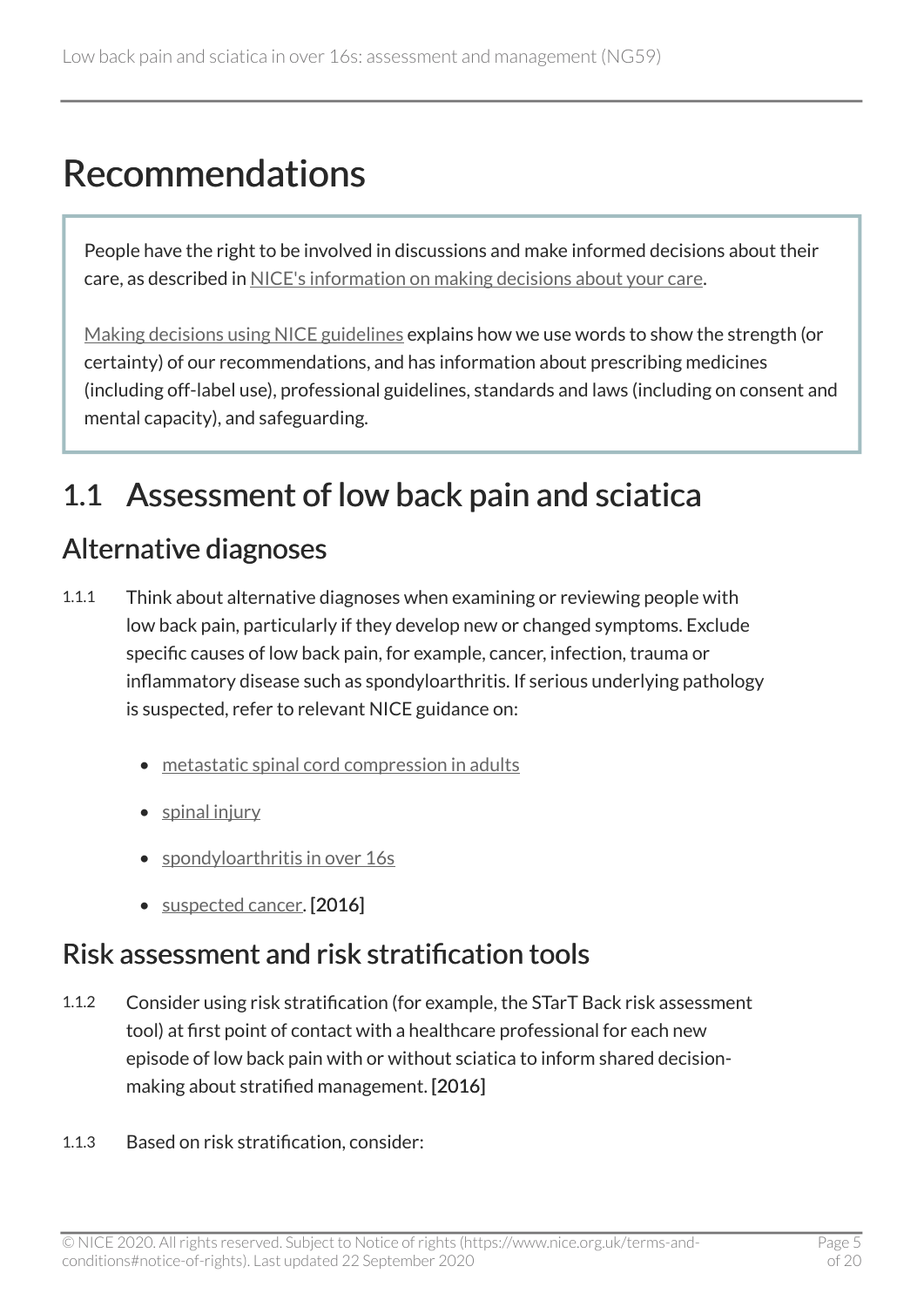- simpler and less intensive support for people with low back pain with or without sciatica likely to improve quickly and have a good outcome (for example, reassurance, advice to keep active and guidance on self-management)
- more complex and intensive support for people with low back pain with or without sciatica at higher risk of a poor outcome (for example, exercise programmes with or without manual therapy or using a psychological approach). [2016]

## Imaging

- 1.1.4 Do not routinely offer imaging in a non-specialist setting for people with low back pain with or without sciatica. [2016]
- 1.1.5 Explain to people with low back pain with or without sciatica that if they are being referred for specialist opinion, they may not need imaging. [2016]
- 1.1.6 Consider imaging in specialist settings of care (for example, a musculoskeletal interface clinic or hospital) for people with low back pain with or without sciatica only if the result is likely to change management. [2016]

## <span id="page-5-0"></span>1.2 Non-invasive treatments for low back pain and sciatica

## Non-pharmacological interventions

#### Self-management

- 1.2.1 Provide people with advice and information, tailored to their needs and capabilities, to help them self-manage their low back pain with or without sciatica, at all steps of the treatment pathway. Include:
	- information on the nature of low back pain and sciatica
	- encouragement to continue with normal activities. [2016]

#### Exercise

1.2.2 Consider a group exercise programme (biomechanical, aerobic, mind–body or a combination of approaches) within the NHS for people with a specific episode or flare-up of low back pain with or without sciatica. Take people's specific needs,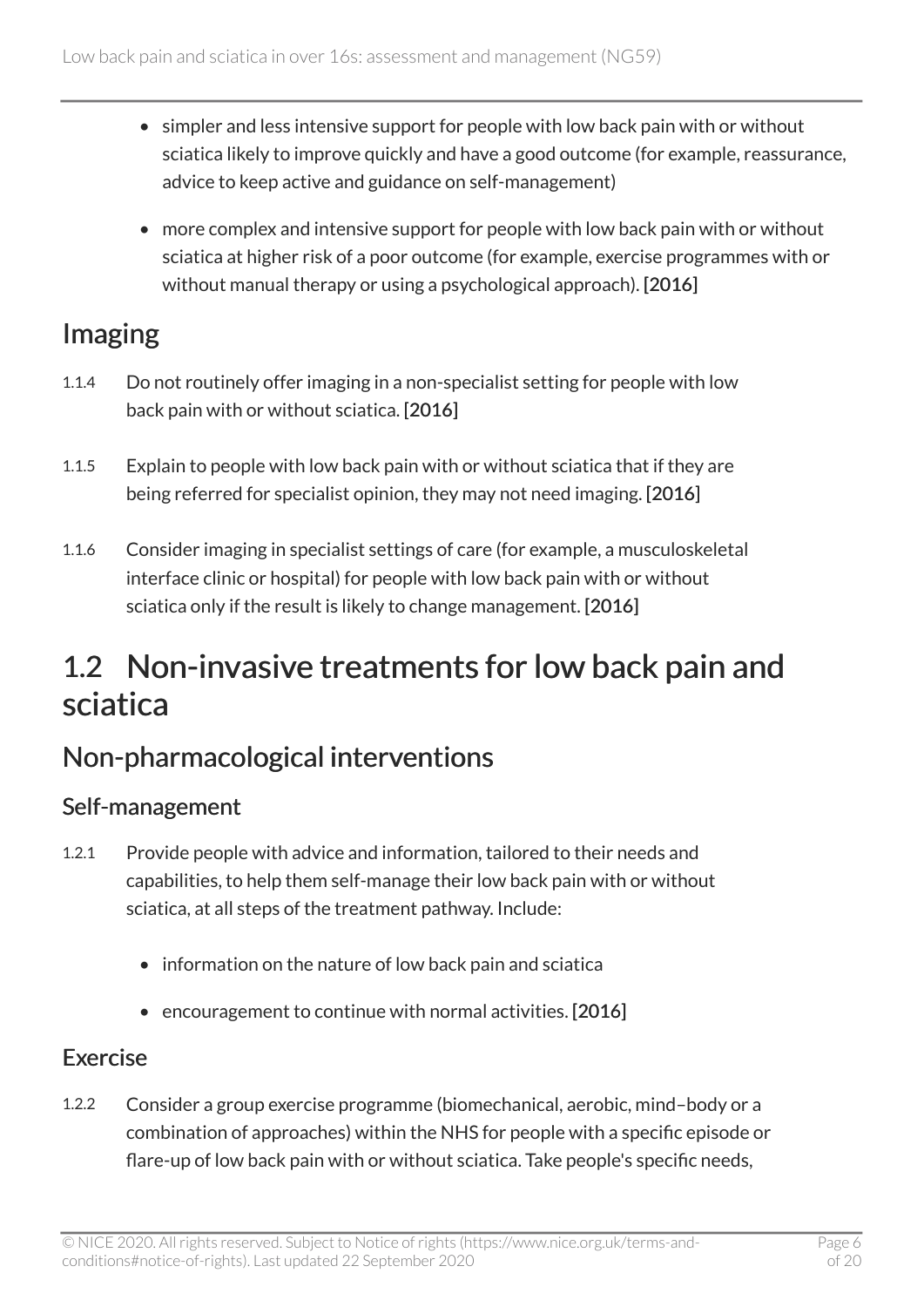preferences and capabilities into account when choosing the type of exercise. [2016]

#### **Orthotics**

- 1.2.3 Do not offer belts or corsets for managing low back pain with or without sciatica. [2016]
- 1.2.4 Do not offer foot orthotics for managing low back pain with or without sciatica. [2016]
- 1.2.5 Do not offer rocker sole shoes for managing low back pain with or without sciatica. [2016]

#### Manual therapies

- 1.2.6 Do not offer traction for managing low back pain with or without sciatica. [2016]
- 1.2.7 Consider manual therapy (spinal manipulation, mobilisation or soft tissue techniques such as massage) for managing low back pain with or without sciatica, but only as part of a treatment package including exercise, with or without psychological therapy. [2016]

#### Acupuncture

1.2.8 Do not offer acupuncture for managing low back pain with or without sciatica. [2016]

#### Electrotherapies

- 1.2.9 Do not offer ultrasound for managing low back pain with or without sciatica. [2016]
- 1.2.10 Do not offer percutaneous electrical nerve simulation (PENS) for managing low back pain with or without sciatica. [2016]
- 1.2.11 Do not offer transcutaneous electrical nerve simulation (TENS) for managing low back pain with or without sciatica. [2016]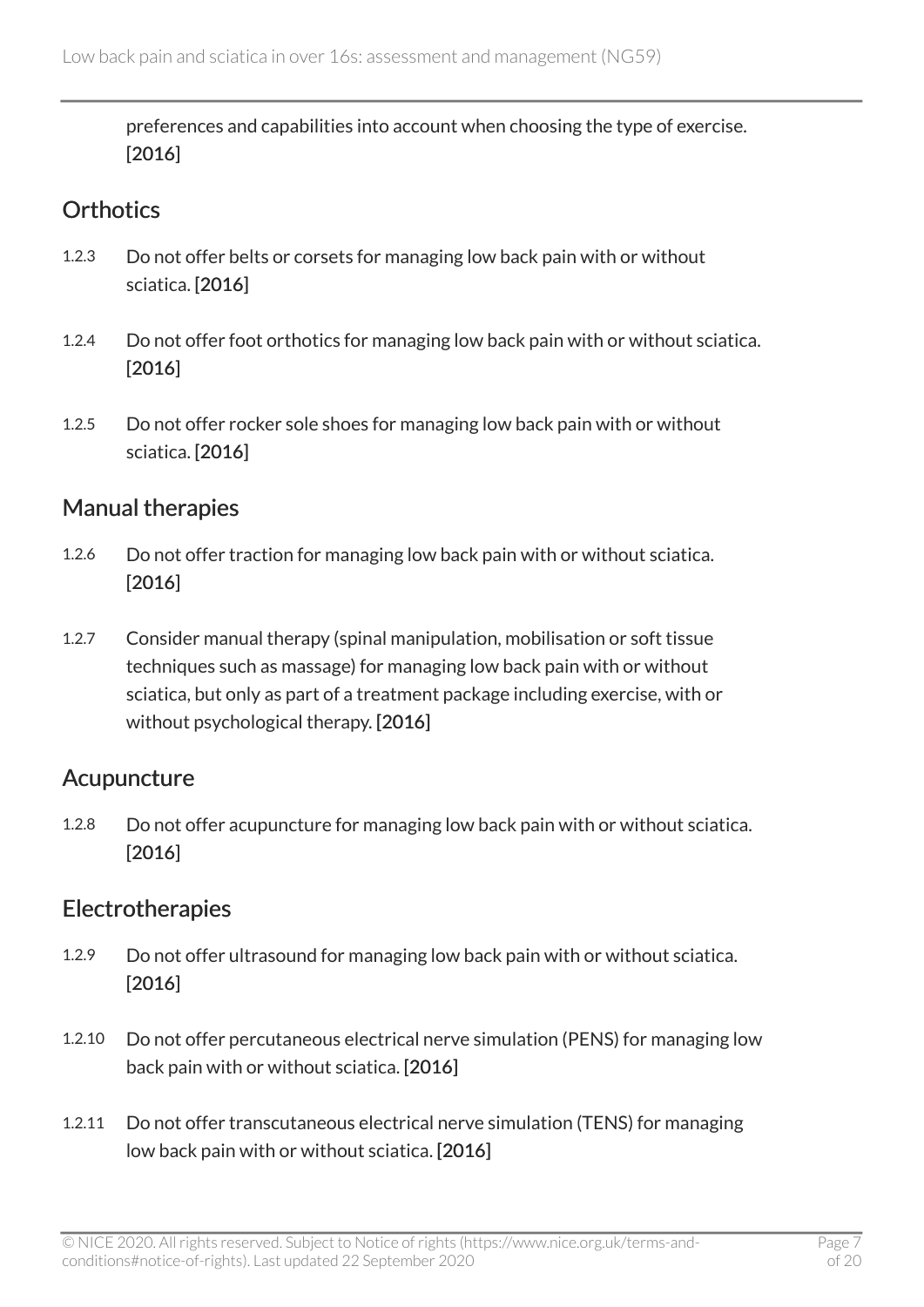1.2.12 Do not offer interferential therapy for managing low back pain with or without sciatica. [2016]

#### Psychological therapy

1.2.13 Consider psychological therapies using a cognitive behavioural approach for managing low back pain with or without sciatica but only as part of a treatment package including exercise, with or without manual therapy (spinal manipulation, mobilisation or soft tissue techniques such as massage). [2016]

#### Combined physical and psychological programmes

- 1.2.14 Consider a combined physical and psychological programme, incorporating a cognitive behavioural approach (preferably in a group context that takes into account a person's specific needs and capabilities), for people with persistent low back pain or sciatica:
	- when they have significant psychosocial obstacles to recovery (for example, avoiding normal activities based on inappropriate beliefs about their condition) or
	- when previous treatments have not been effective. [2016]

#### Return-to-work programmes

1.2.15 Promote and facilitate return to work or normal activities of daily living for people with low back pain with or without sciatica. [2016]

### <span id="page-7-0"></span>Pharmacological management of sciatica

- 1.2.16 Do not offer gabapentinoids, other antiepileptics, oral corticosteroids or benzodiazepines for managing sciatica as there is no overall evidence of benefit and there is evidence of harm. [2020]
- 1.2.17 Do not offer opioids for managing [chronic](#page-11-1) sciatica. [2020]
- 1.2.18 If a person is already taking opioids, gabapentinoids or benzodiazepines for sciatica, explain the risks of continuing these medicines. [2020]
- 1.2.19 As part of shared decision making about whether to stop opioids, gabapentinoids or benzodiazepines for sciatica, discuss the problems associated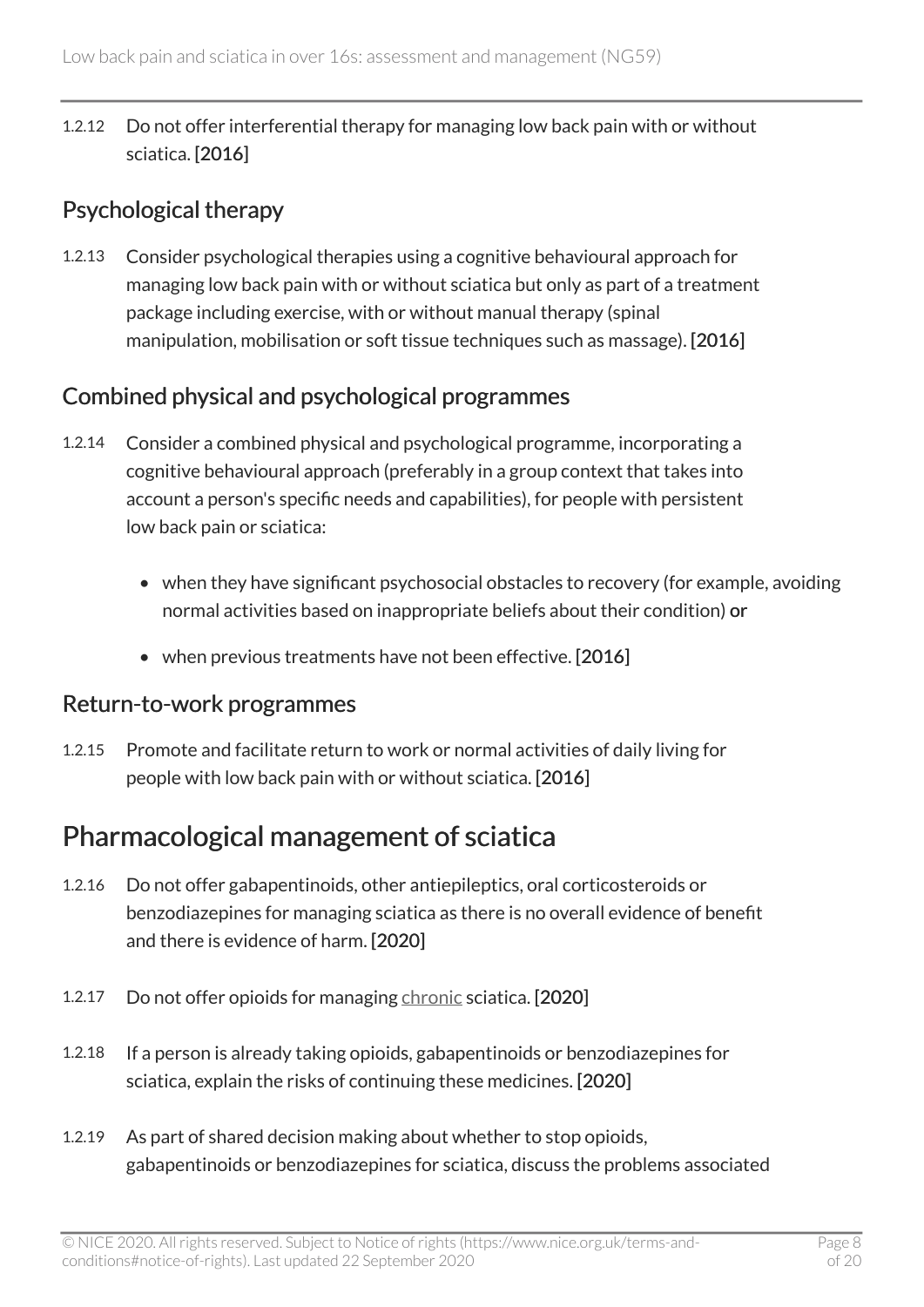#### with withdrawal with the person. [2020]

NICE is developing a guideline on [medicines associated with dependence or withdrawal symptoms:](https://www.nice.org.uk/guidance/indevelopment/gid-ng10141) [safe prescribing and withdrawal management.](https://www.nice.org.uk/guidance/indevelopment/gid-ng10141)

- 1.2.20 Be aware of the risk of harms and limited evidence of benefit from the use of non-steroidal anti-inflammatory drugs (NSAIDs) in sciatica. [2020]
- 1.2.21 If prescribing NSAIDs for sciatica:
	- take into account potential differences in gastrointestinal, liver and cardio-renal toxicity, and the person's risk factors, including age
	- think about appropriate clinical assessment, ongoing monitoring of risk factors, and the use of gastroprotective treatment
	- use the lowest effective dose for the shortest possible period of time. [2020]

For a short explanation of why the committee made the 2020 recommendations and how they might affect practice, see the [rationale and impact section on pharmacological management of](#page-14-1) [sciatica.](#page-14-1)

The committee have also made [research recommendations on opioids for the management of](#page-12-2) [acute sciatica](#page-12-2), and [antidepressants for the management of sciatica.](#page-12-3)

Full details of the evidence and the committee's discussion are in evidence review  $A$ : [pharmacological management of sciatica](https://www.nice.org.uk/guidance/ng59/evidence/a-evidence-review-for-pharmacological-management-of-sciatica-pdf-8841554318).

### Pharmacological management of low back pain

- 1.2.22 Consider oral NSAIDs for managing low back pain, taking into account potential differences in gastrointestinal, liver and cardio-renal toxicity, and the person's risk factors, including age. [2016]
- 1.2.23 When prescribing oral NSAIDs for low back pain, think about appropriate clinical assessment, ongoing monitoring of risk factors, and the use of gastroprotective treatment. [2016]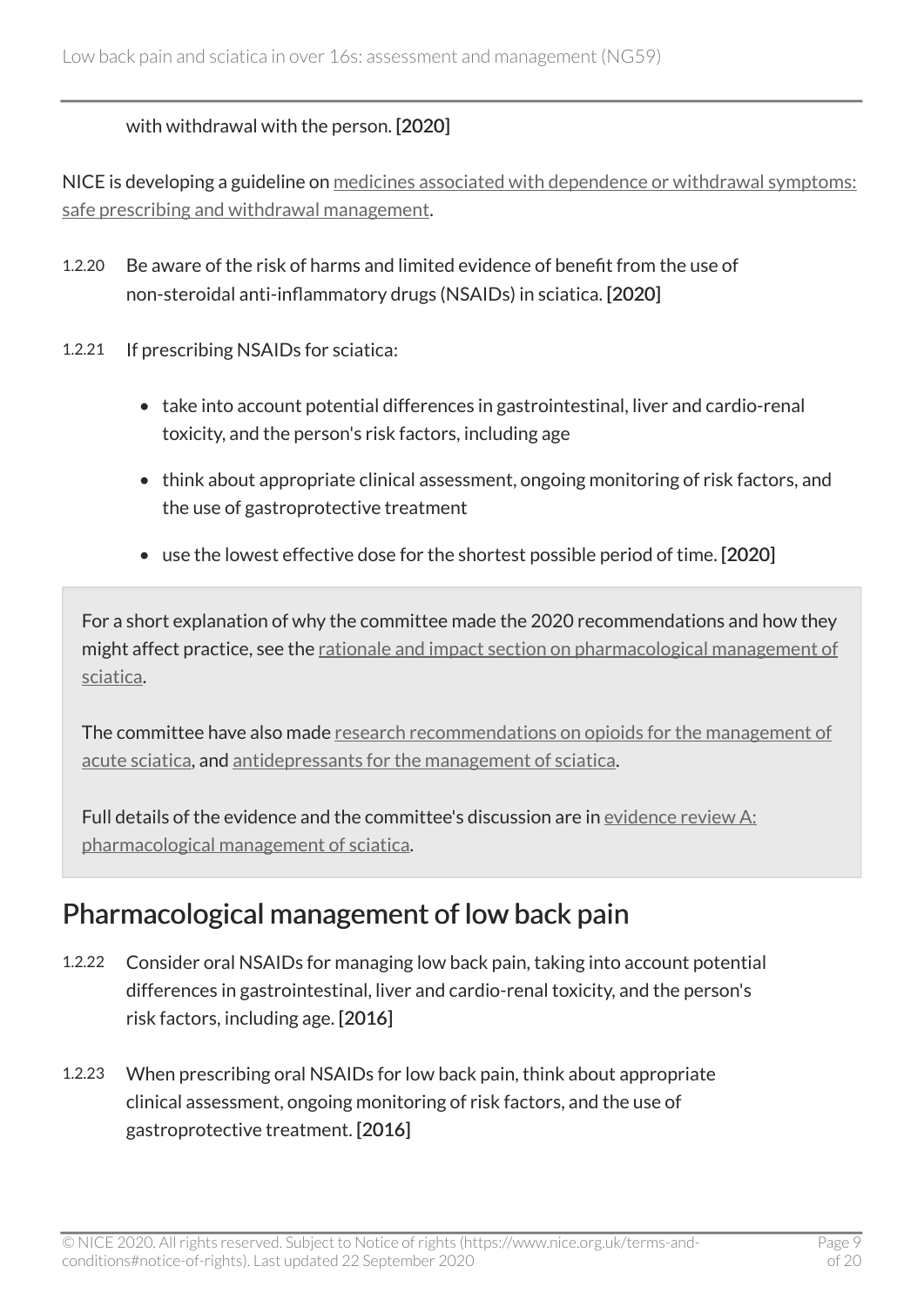- 1.2.24 Prescribe oral NSAIDs for low back pain at the lowest effective dose for the shortest possible period of time. [2016]
- 1.2.25 Consider weak opioids (with or without paracetamol) for managing acute low back pain only if an NSAID is contraindicated, not tolerated or has been ineffective. [2016]
- 1.2.26 Do not offer paracetamol alone for managing low back pain. [2016]
- 1.2.27 Do not routinely offer opioids for managing acute low back pain (see recommendation 1.2.25). [2016]
- 1.2.28 Do not offer opioids for managing chronic low back pain. [2016]
- 1.2.29 Do not offer selective serotonin reuptake inhibitors, serotonin–norepinephrine reuptake inhibitors or tricyclic antidepressants for managing low back pain. [2016]
- 1.2.30 Do not offer gabapentinoids or antiepileptics for managing low back pain. [2016, amended 2020]

## <span id="page-9-0"></span>1.3 Invasive treatments for low back pain and sciatica

### Non-surgical interventions

#### Spinal injections

1.3.1 Do not offer spinal injections for managing low back pain. [2016]

#### Radiofrequency denervation

- 1.3.2 Consider referral for assessment for radiofrequency denervation for people with chronic low back pain when:
	- non-surgical treatment has not worked for them and
	- the main source of pain is thought to come from structures supplied by the medial branch nerve and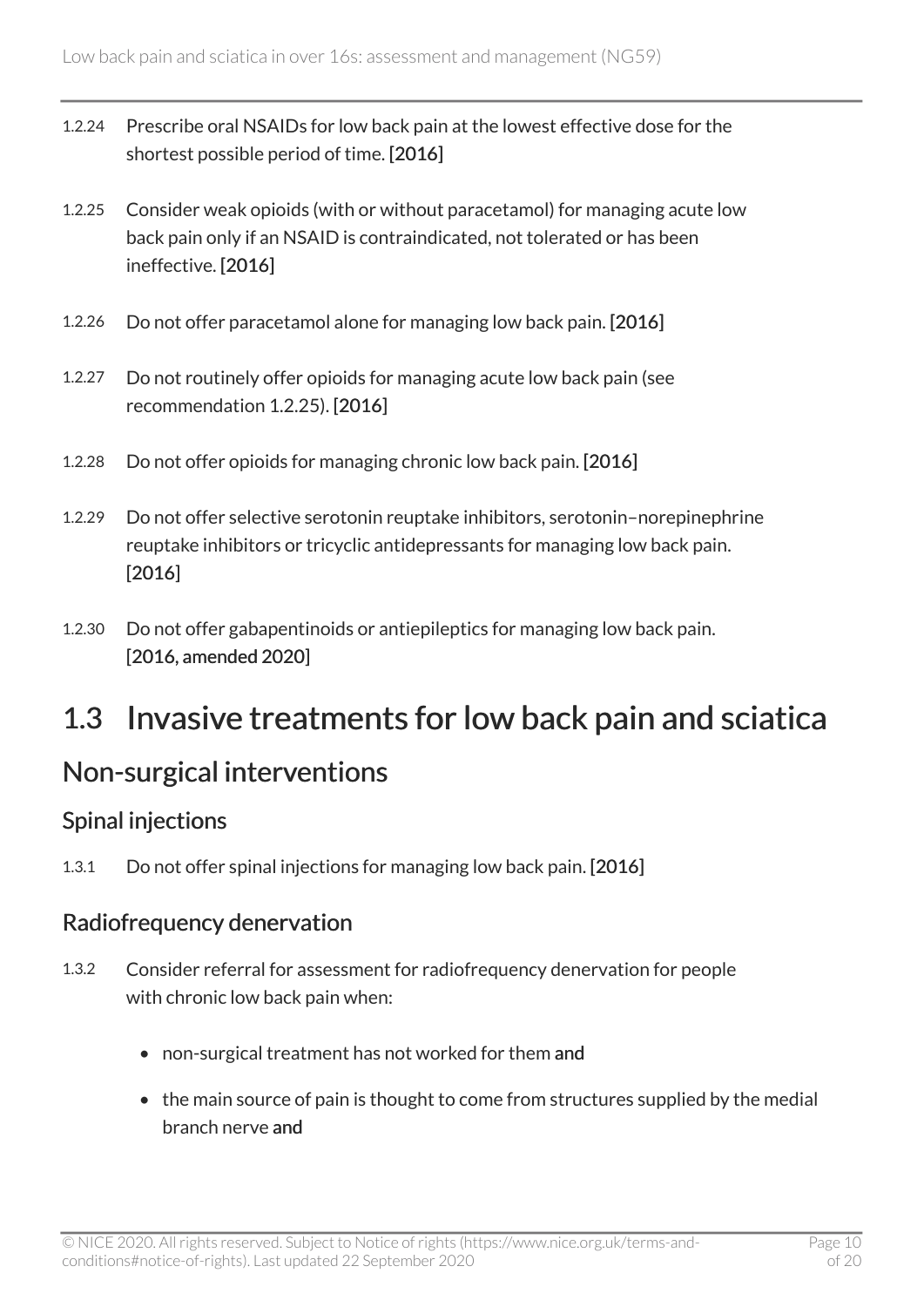- they have moderate or severe levels of localised back pain (rated as 5 or more on a visual analogue scale, or equivalent) at the time of referral. [2016]
- 1.3.3 Only perform radiofrequency denervation in people with chronic low back pain after a positive response to a diagnostic medial branch block. [2016]
- 1.3.4 Do not offer imaging for people with low back pain with specific facet join pain as a prerequisite for radiofrequency denervation. [2016]

#### Epidurals

- 1.3.5 Consider epidural injections of local anaesthetic and steroid in people with acute and severe sciatica. [2016]
- 1.3.6 Do not use epidural injections for neurogenic claudication in people who have central spinal canal stenosis. [2016]

### Surgical interventions

#### Surgery and prognostic factors

1.3.7 Do not allow a person's BMI, smoking status or psychological distress to influence the decision to refer them for a surgical opinion for sciatica. [2016]

#### Spinal decompression

1.3.8 Consider spinal decompression for people with sciatica when non-surgical treatment has not improved pain or function and their radiological findings are consistent with sciatic symptoms. [2016]

#### Spinal fusion

1.3.9 Do not offer spinal fusion for people with low back pain unless as part of a randomised controlled trial. [2016]

#### Disc replacement

1.3.10 Do not offer disc replacement in people with low back pain. [2016]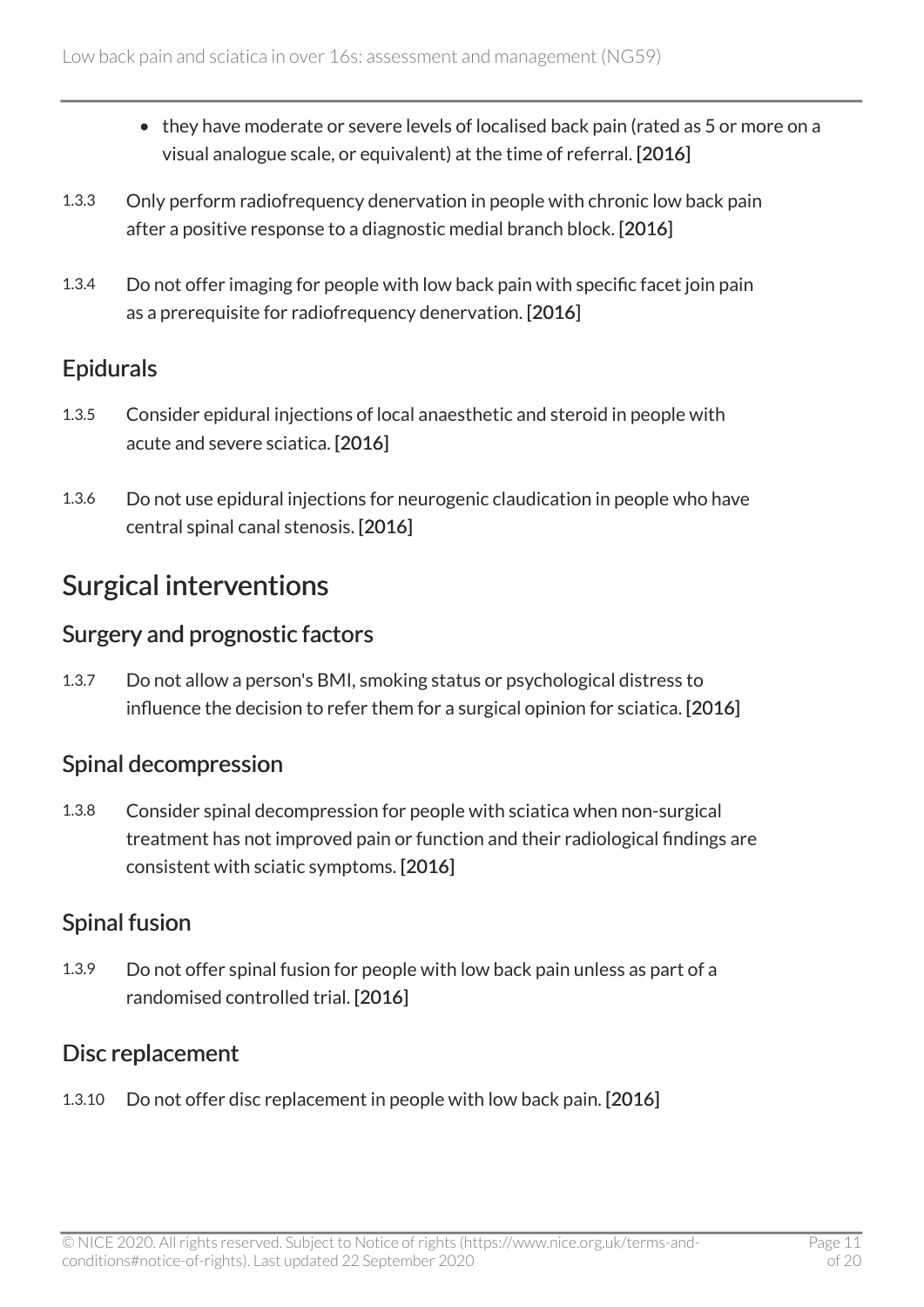# <span id="page-11-0"></span>Terms used in this guideline

This section defines terms that have been used in a particular way for this guideline. For other definitions see the [NICE glossary](https://www.nice.org.uk/glossary) and the [Think Local, Act Personal Care and Support Jargon](http://www.thinklocalactpersonal.org.uk/Browse/Informationandadvice/CareandSupportJargonBuster/) [Buster](http://www.thinklocalactpersonal.org.uk/Browse/Informationandadvice/CareandSupportJargonBuster/).

## Acute

Less than 3 months duration.

# <span id="page-11-1"></span>Chronic

A 3-month duration or longer. The intensity of pain may fluctuate over time.

## Weak opioids

See the [information on weak opioids in the analgesics section of the British National Formulary.](https://bnf.nice.org.uk/treatment-summary/analgesics.html)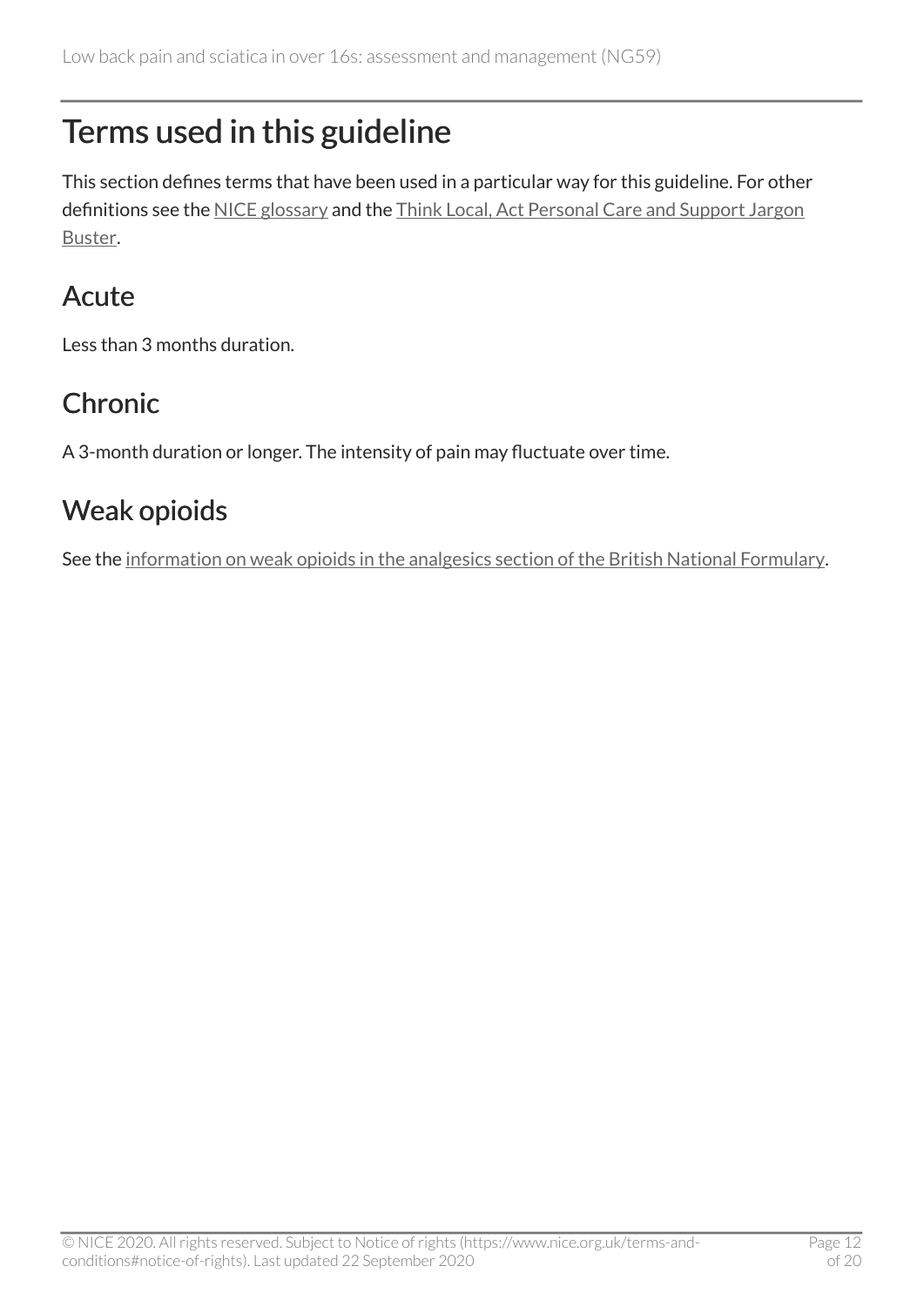# <span id="page-12-0"></span>Recommendations for research

The guideline committee has made the following recommendations for research.

# <span id="page-12-1"></span>Key recommendations for research

### <span id="page-12-2"></span>1 Pharmacological therapies

What is the clinical and cost effectiveness of opioids for the management of acute sciatica? [2020]

### <span id="page-12-3"></span>2 Pharmacological therapies

What is the clinical and cost effectiveness of antidepressants for the management of sciatica? [2020]

For a short explanation of why the committee made the 2020 recommendations for research, see the [rationale and impact section on pharmacological management of sciatica](#page-14-1).

Full details of the evidence and the committee's discussion are in [evidence review A:](https://www.nice.org.uk/guidance/ng59/evidence/a-evidence-review-for-pharmacological-management-of-sciatica-pdf-8841554318)  [pharmacological management of sciatica](https://www.nice.org.uk/guidance/ng59/evidence/a-evidence-review-for-pharmacological-management-of-sciatica-pdf-8841554318).

## 3 Pharmacological therapies

What is the clinical and cost effectiveness of benzodiazepines for the management of acute low back pain? [2016]

## 4 Pharmacological therapies

What is the clinical and cost effectiveness of codeine with and without paracetamol for the management of acute low back pain? [2016]

## 5 Radiofrequency denervation

What is the clinical and cost effectiveness of radiofrequency denervation for chronic low back pain in the long term? [2016]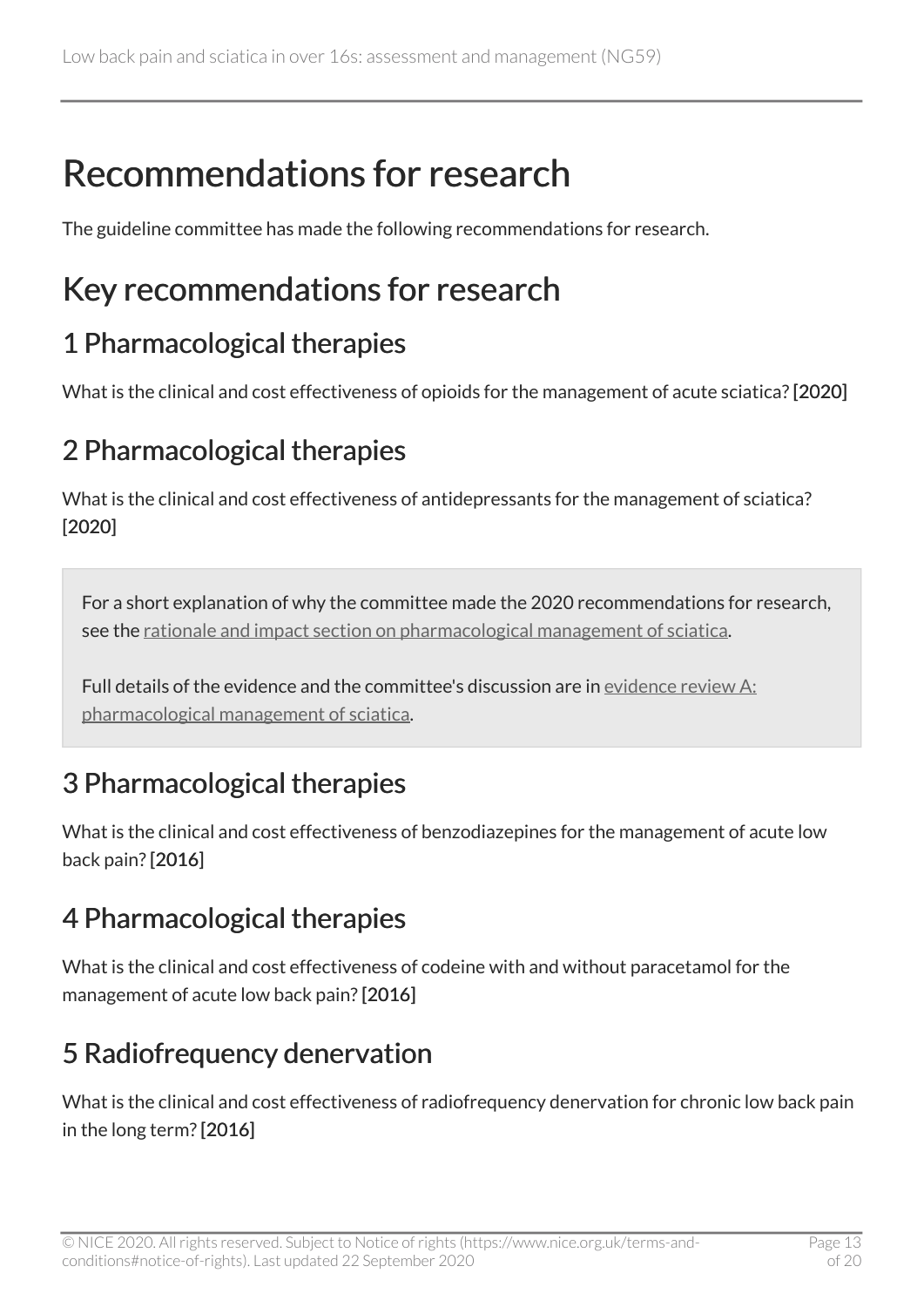# 6 Epidurals

What is the clinical and cost effectiveness of image-guided compared with non-image-guided epidural injections for people with acute sciatica? [2016]

## 7 Spinal fusion

Should people with low back pain be offered spinal fusion as a surgical option? [2016]

Full details of the 2016 research recommendations are in the [full guideline.](https://www.nice.org.uk/guidance/ng59/evidence)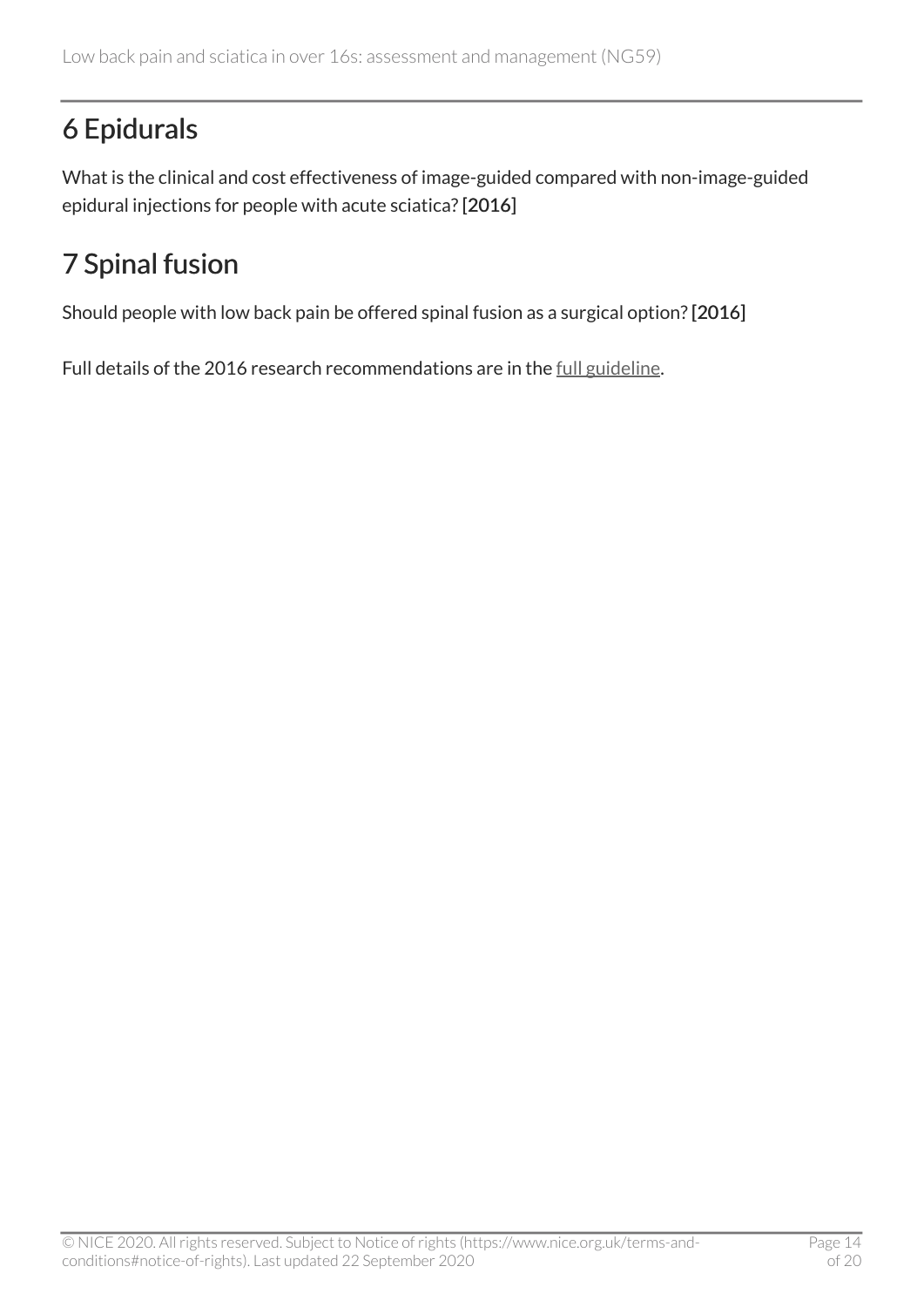# <span id="page-14-0"></span>Rationale and impact

This section briefly explains why the committee made the recommendations and how they might affect practice. They link to details of the evidence and a full description of the committee's discussion.

# <span id="page-14-1"></span>Pharmacological management of sciatica

[Recommendations 1.2.16 to 1.2.21](#page-7-0) 

### Why the committee made the recommendations

The evidence showed that gabapentinoids did not improve sciatica symptoms, and oral corticosteroids did not improve pain or function, but may have an impact on quality of life. Both increased the risk of adverse events in the long-term. While there was no evidence of increased risk of adverse events associated with benzodiazepines, there was evidence of poorer response than placebo in terms of pain reduction. The committee considered:

- the evidence reviewed.
- knowledge of the potential longer-term harms, and
- the reclassification of gabapentin and pregabalin as Schedule 3 controlled drugs (April 2019 [UK Government drug safety update\)](https://www.gov.uk/drug-safety-update/pregabalin-lyrica-gabapentin-neurontin-and-risk-of-abuse-and-dependence-new-scheduling-requirements-from-1-april) because of the evidence for risk of abuse and dependence of these drugs.

The committee agreed that although the evidence about lack of effectiveness was limited, the harms would outweigh the benefits for most people with sciatica and therefore agreed to recommend against the use of gabapentinoids, oral corticosteroids and benzodiazepines for sciatica.

There was no evidence on the use of antiepileptics (other than gabapentinoids) for sciatica. Given the lack of evidence, and the committee's knowledge of potential harms, they agreed to recommend that antiepileptics (including gabapentinoids) should not be used for sciatica.

There was no evidence on the use of opioids for sciatica. Given the lack of evidence and the committee's knowledge of potential harms when used long term, the committee agreed to recommend against the use of opioids for chronic sciatica. However, the committee discussed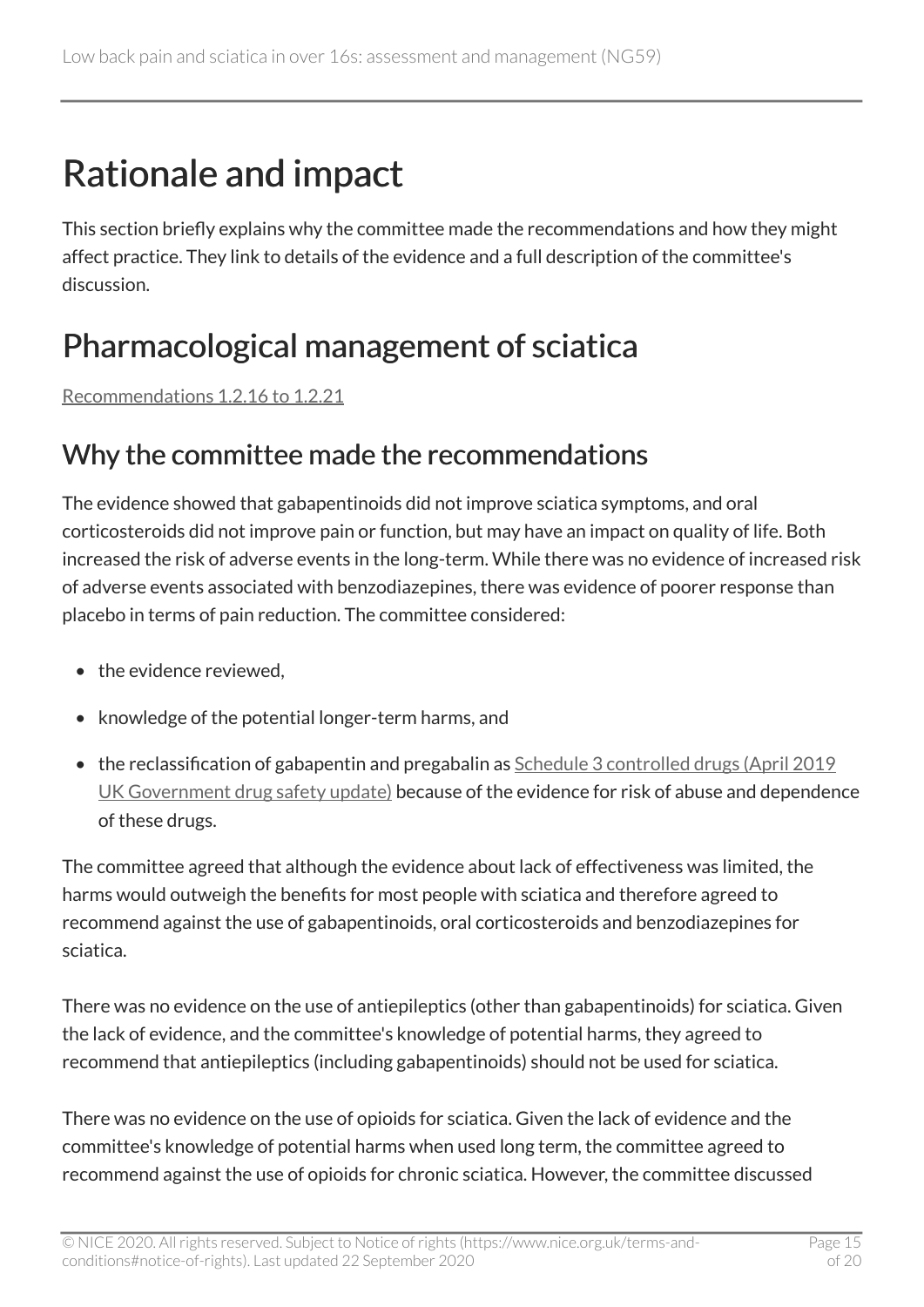whether opioids might be effective when used short term for acute sciatica, so made a research recommendation on this topic.

There was no evidence on the use of antidepressants for sciatica. The committee agreed that antidepressants were commonly prescribed for sciatica, and clinical experience suggests they may be of benefit in some people. The committee considered the potential for harm to be less than the harms of prolonged use of opioids. On this basis, the committee made a research recommendation to determine if there was any clinical benefit for their use to treat sciatica.

Limited evidence showed no benefit from NSAIDs for sciatica. The committee discussed that there were also known risks of harms from NSAIDs that most clinicians were aware of so they were unlikely to be continued if they were not helpful. They agreed there was not sufficient evidence to make a recommendation for or against the use of NSAIDs for sciatica, but agreed to include a recommendation highlighting the risk of harms and lack of evidence of benefit as well as a research recommendation on this topic.

The committee were aware that some people may already be using opioids, antiepileptics (including gabapentinoids) and benzodiazepines for long periods for sciatica. Given the potential harms from sudden withdrawal of these medicines, based on consensus, they recommended discussing with the person the potential harms of long-term use and the need to withdraw safely if they chose to do so.

No evidence was identified for paracetamol, nefopam or muscle relaxants other than benzodiazepines for the management of sciatica. The committee agreed that none of these are widely prescribed for sciatica. They noted that advice is already included in this guideline for the use of paracetamol for people with low back pain. Therefore no further recommendations were made regarding management of sciatica alone, and these medicines do not warrant further research.

## How the recommendations might affect practice

These recommendations are expected to reduce the use of gabapentinoids and other antiepileptics, corticosteroids, benzodiazepines and long-term opioid analgesics for sciatica. This will reduce the chance of adverse events and dependence on medicines that are unlikely to provide clinical benefit. It might lead to an increased use of other recommended treatments.

Full details of the evidence and the committee's discussion are in [evidence review](https://www.nice.org.uk/guidance/ng59/evidence/a-evidence-review-for-pharmacological-management-of-sciatica-pdf-8841554318)  $A$ : [pharmacological management of sciatica](https://www.nice.org.uk/guidance/ng59/evidence/a-evidence-review-for-pharmacological-management-of-sciatica-pdf-8841554318).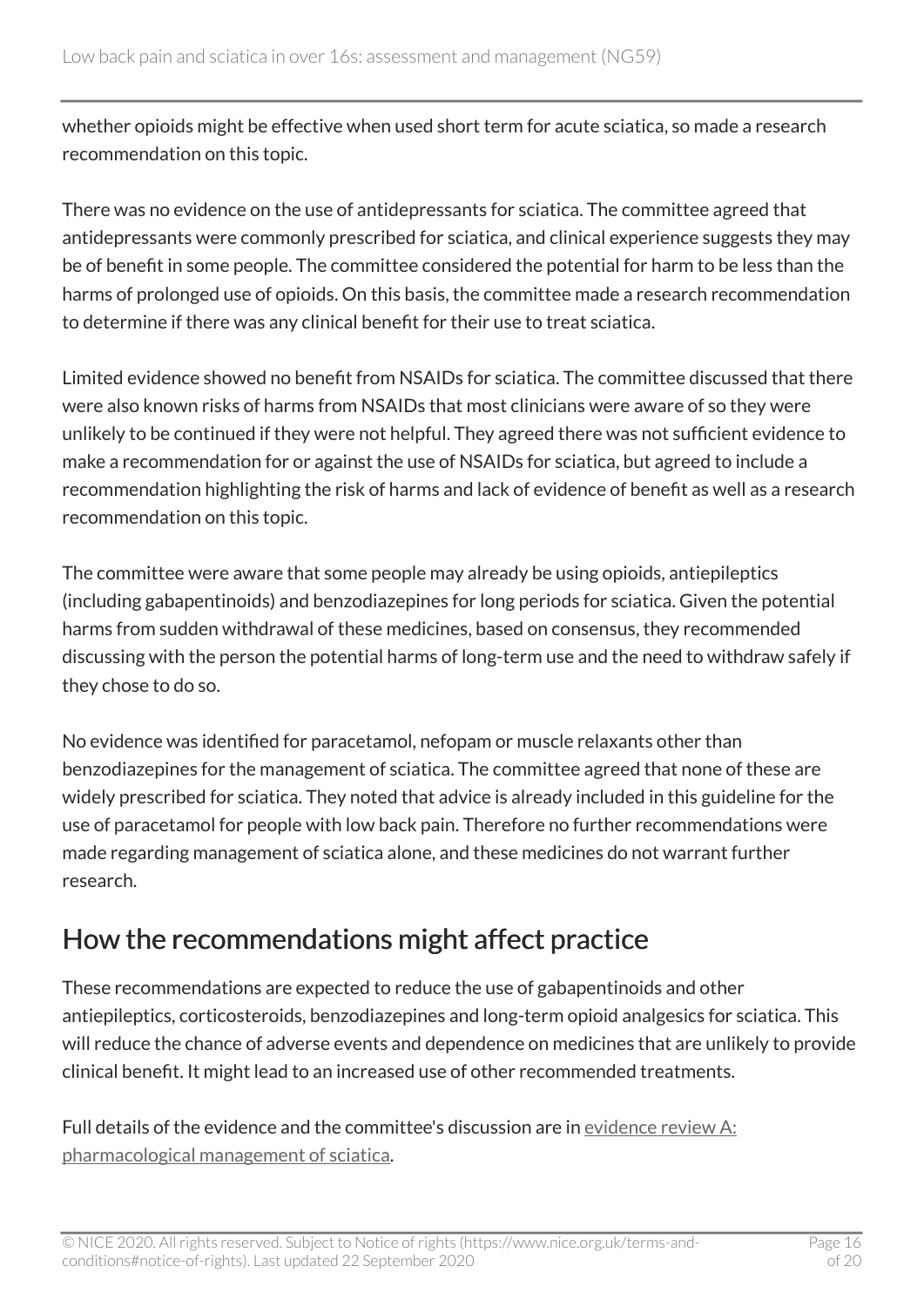[Return to recommendations](#page-7-0)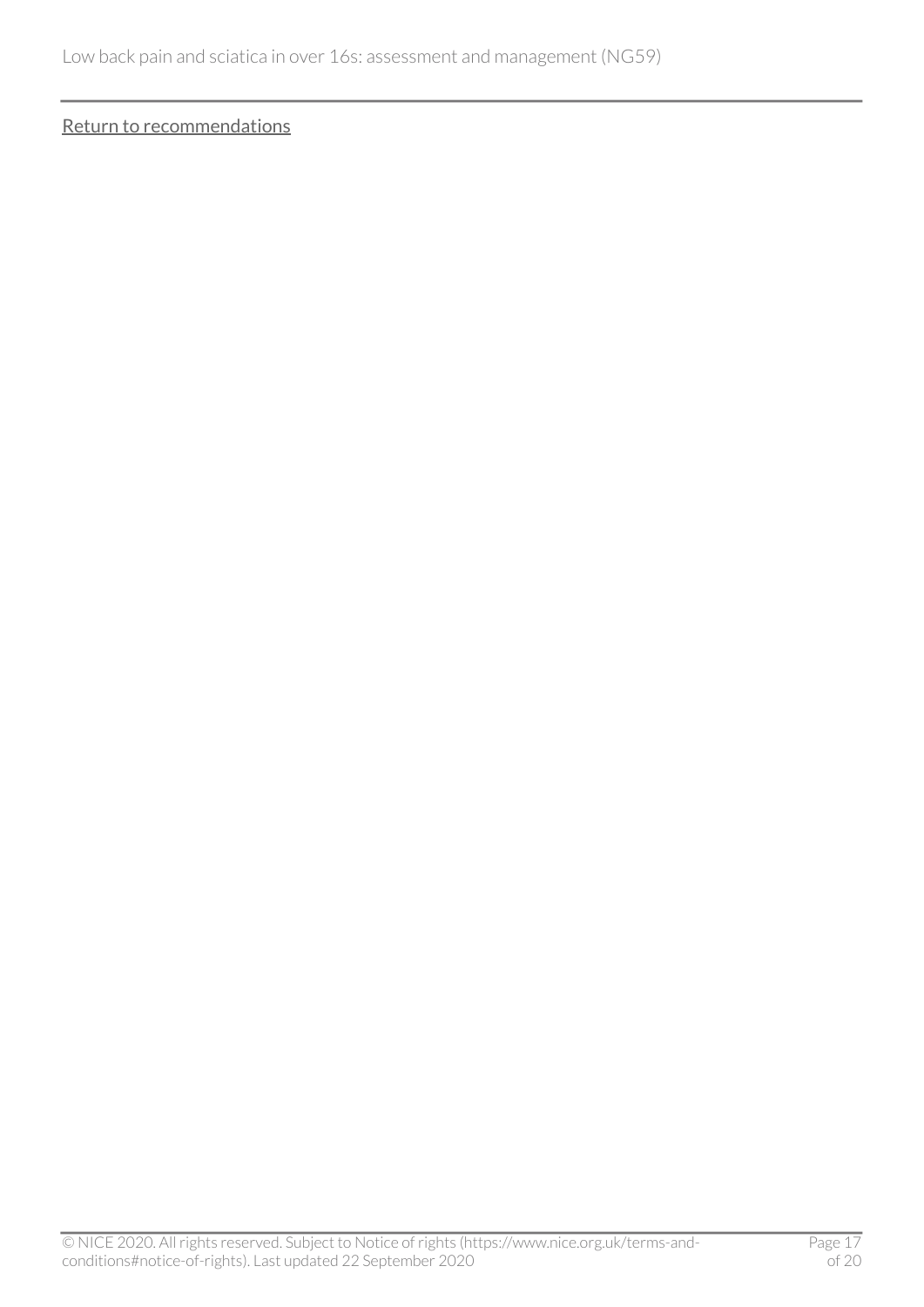# <span id="page-17-0"></span>**Context**

Low back pain that is not associated with serious or potentially serious causes has been described in the literature as 'non-specific', 'mechanical', 'musculoskeletal' or 'simple' low back pain. For consistency, we have used the term 'low back pain' throughout this guideline. However, 'nonspecific low back pain' was used when creating the review questions. Worldwide, low back pain causes more disability than any other condition. Episodes of back pain usually do not last long, with rapid improvements in pain and disability seen within a few weeks to a few months. Although most back pain episodes get better with initial primary care management, without the need for investigations or referral to specialist services, up to one-third of people say they have persistent back pain of at least moderate intensity a year after an acute episode needing care, and episodes of back pain often recur.

One of the greatest challenges with low back pain is identifying risk factors that may predict when a single back pain episode will become a long-term, persistent pain condition. When this happens, quality of life is often very low and healthcare resource use high.

This guideline gives guidance on the assessment and management of both low back pain and sciatica from first presentation onwards in people aged 16 years and over.

We use 'sciatica' to describe leg pain secondary to lumbosacral nerve root pathology rather than the terms 'radicular pain' or 'radiculopathy', although they are more accurate. This is because 'sciatica' is a term that patients and clinicians understand, and it is widely used in the literature to describe neuropathic leg pain secondary to compressive spinal pathology.

This guideline does not cover the evaluation or care of people with sciatica with progressive neurological deficit or cauda equina syndrome. All clinicians involved in the management of sciatica should be aware of these potential neurological emergencies and know when to refer to an appropriate specialist.

A review of the [NICE guideline on neuropathic pain in adults](https://www.nice.org.uk/guidance/cg173), triggered by an MHRA safety update of the reclassification of gabapentin and pregabalin as controlled drugs, highlighted the need for reconsideration of these as suitable treatments for sciatica. It was decided that update should sit within the guideline for low back pain and sciatica, alongside other treatment recommendations for sciatica.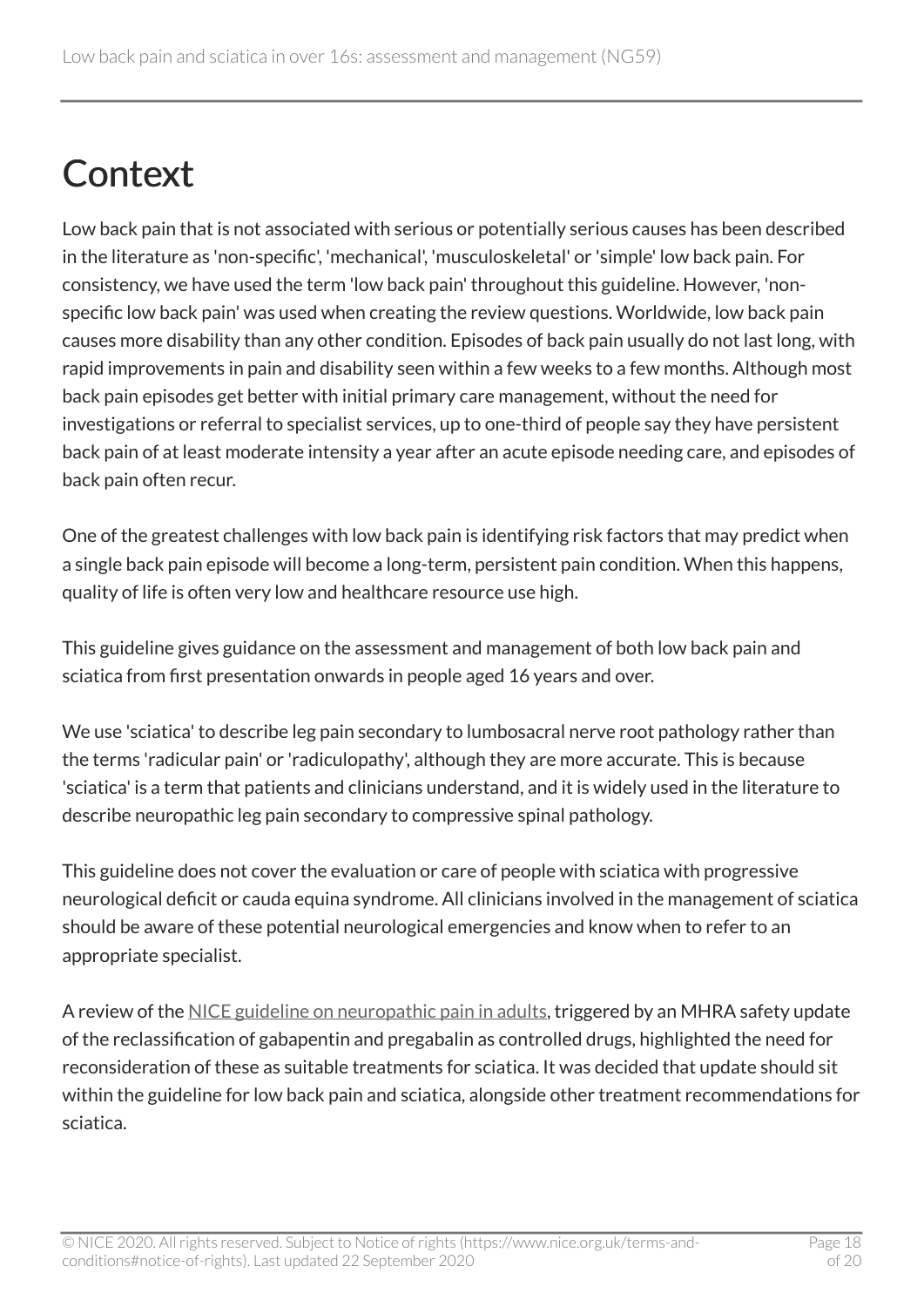# <span id="page-18-0"></span>Finding more information and committee details

You can see everything NICE says on this topic in the [NICE Pathway on low back pain and sciatica](https://pathways.nice.org.uk/pathways/low-back-pain-and-sciatica).

To find NICE guidance on related topics, including guidance in development, see the [NICE webpage](https://www.nice.org.uk/guidance/conditions-and-diseases/musculoskeletal-conditions/low-back-pain) [on low back pain](https://www.nice.org.uk/guidance/conditions-and-diseases/musculoskeletal-conditions/low-back-pain).

For full details of the evidence and the guideline committee's discussions, see the evidence review [and 2016 full guideline](https://www.nice.org.uk/Guidance/NG59/evidence). You can also find information about [how the guideline was developed](https://www.nice.org.uk/Guidance/NG59/documents), including details of the committee.

NICE has produced [tools and resources to help you put this guideline into practice.](https://www.nice.org.uk/guidance/ng59/resources) For general help and advice on putting our guidelines into practice, see [resources to help you put NICE guidance](https://www.nice.org.uk/about/what-we-do/into-practice/resources-help-put-guidance-into-practice) [into practice.](https://www.nice.org.uk/about/what-we-do/into-practice/resources-help-put-guidance-into-practice)